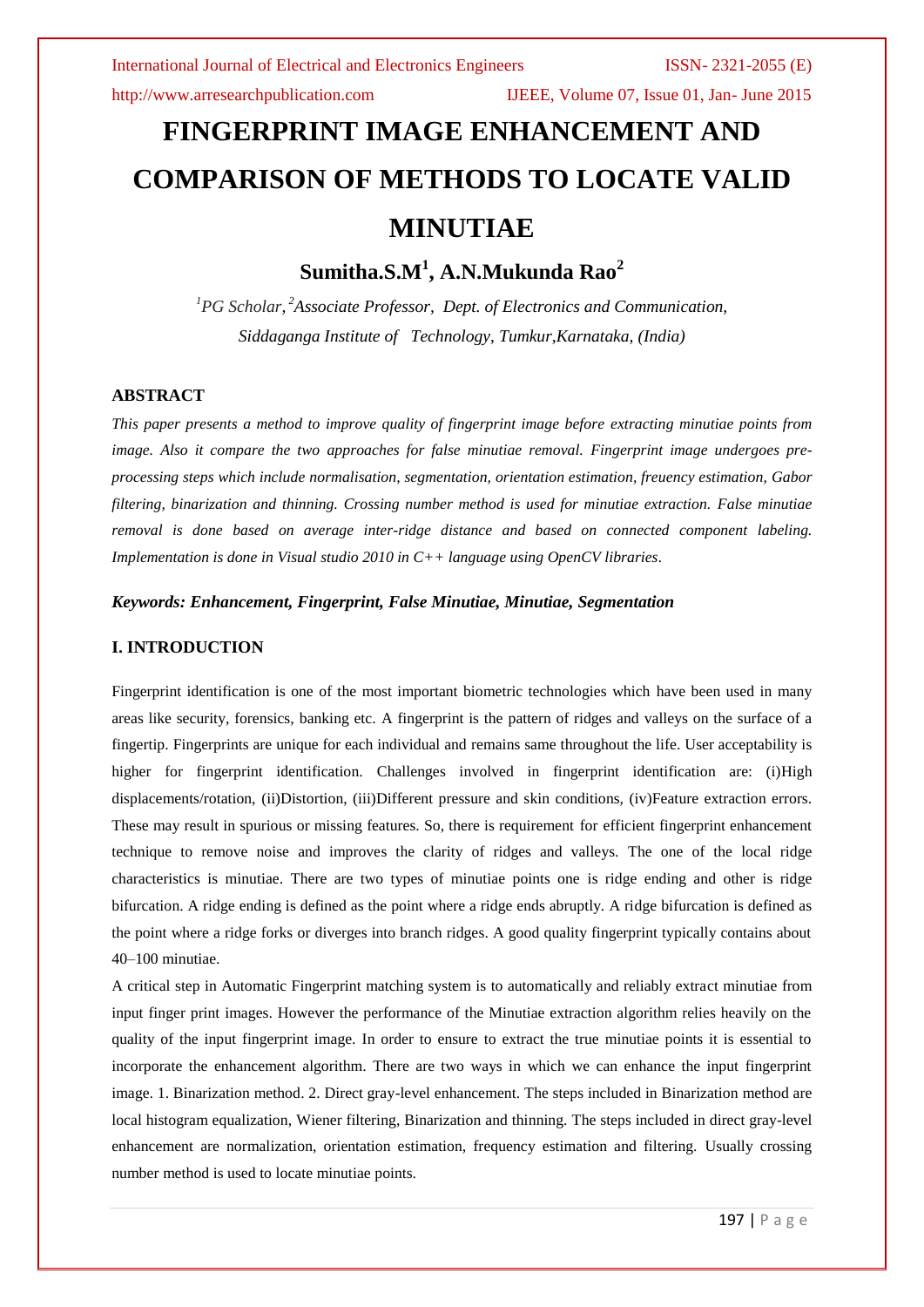http://www.arresearchpublication.com IJEEE, Volume 07, Issue 01, Jan- June 2015

# **II. FINGERPRINT ENHANCEMENT**

Fingerprint image is captured using fingerprint scanner. Fingerprint image contains noise due to scanner, different pressure or skin conditions. So, it is not suitable to directly extract the features. It has to be enhanced before feature extraction.



### **2.1 Normalization**

Let  $I(i, j)$  denote the gray level value of the pixel  $(i, j)$  for an  $N \times N$  image. The mean M and variance VAR is given by the equations (1) and (2) respectively. Let  $G(i, j)$  denotes the normalized gray level value at pixel  $(i, j)$ ,  $M_0$  and  $VAR_0$  are desired mean and variance values respectively, then the normalized image is defined as in the equation (3). Normalization doesn"t change the clarity of ridge and valley structures. The main purpose of normalization is to reduce the variations in the gray level values along ridges and valleys [1].

$$
M(I) = \frac{1}{N^2} \sum_{i=0}^{N-1} \sum_{j=0}^{N-1} I(i,j)
$$

$$
VAR(I) = \frac{1}{N^2} \sum_{i=0}^{N-1} \sum_{j=0}^{N-1} (I(i,j) - M(I))^2
$$

$$
G(i,j) = \begin{cases} M_0 + \sqrt{\frac{VAR_0(I(i,j) - M)^2}{VAR}} & if I(i,j) > M \\ M_0 - \sqrt{\frac{VAR_0(I(i,j) - M)^2}{VAR}} & otherwise \end{cases}
$$
3

### **2.2 Segmentation**

Segmentation is the process of separating the foreground regions in the image from the background regions. The foreground regions correspond to the clear fingerprint area containing the ridges and valleys, which is the area of interest. The background corresponds to the regions outside the borders of the fingerprint area, which do not contain any valid fingerprint information. When minutiae extraction algorithms are applied to the background regions of an image, it results in the extraction of noisy and false minutiae. Thus, segmentation is employed to discard these background regions, which facilitates the reliable extraction of minutiae.

In a fingerprint image, the background regions generally exhibit a very low grey-scale variance value, whereas the foreground regions have a very high variance. Hence, a method based on variance thresholding can be used to perform the segmentation [2]. Firstly, the image is divided into blocks and the grey-scale variance is calculated for each block in the image. If the variance is less than the global threshold, then the block is assigned to be a background region. Otherwise, it is assigned to be part of the foreground.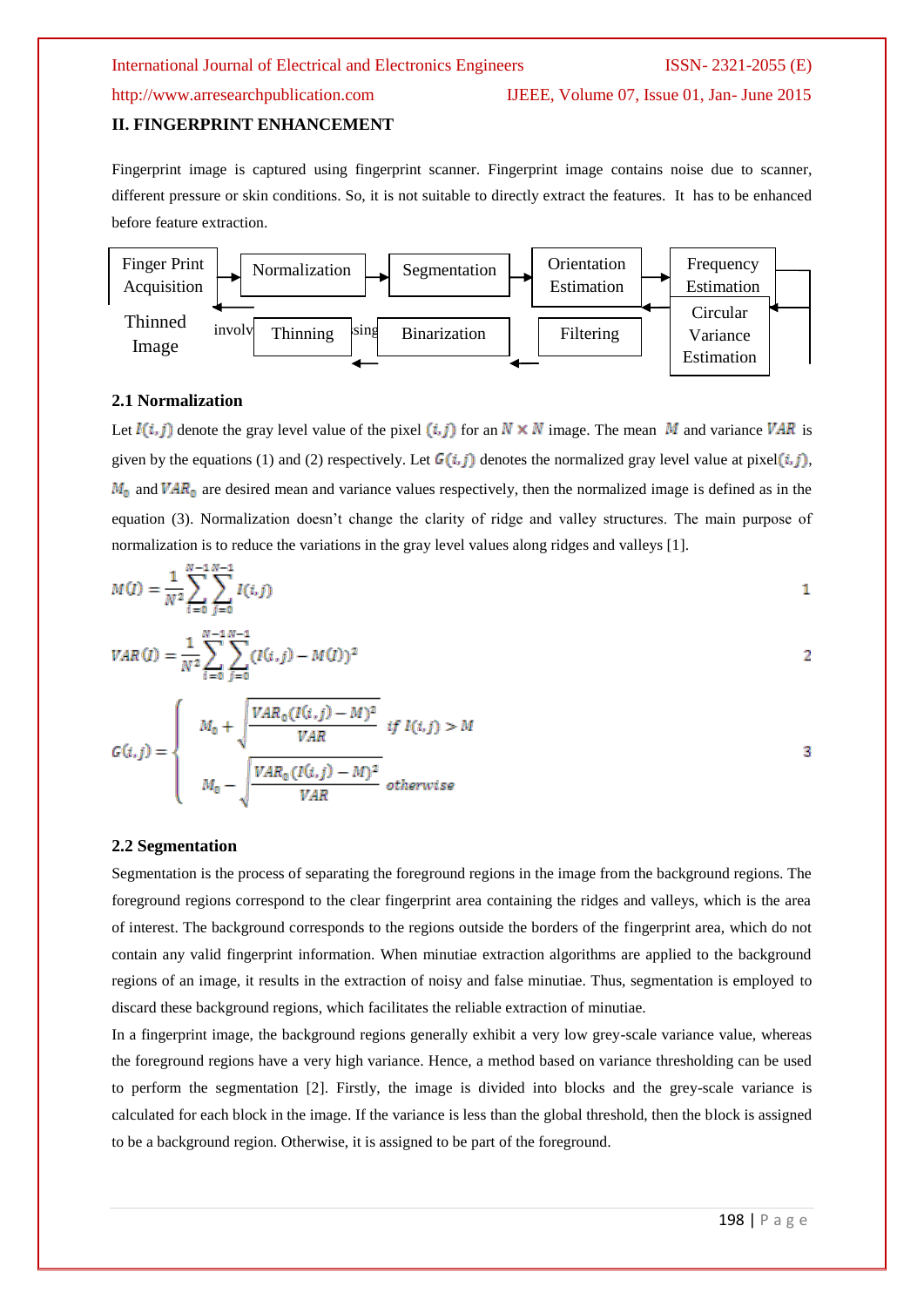# http://www.arresearchpublication.com IJEEE, Volume 07, Issue 01, Jan- June 2015

#### **2.3 Orientation estimation**

The orientation field of a fingerprint image defines the local orientation of the ridges contained in the fingerprint. The orientation estimation is a fundamental step in the enhancement process as the subsequent Gabor filtering stage relies on the local orientation in order to effectively enhance the fingerprint image. The least mean square estimation method is used to compute the orientation image [1]. The steps for calculating the orientation at pixel  $(i, j)$  are as follows:

- (1) Input image *I* is divided into non-overlapping blocks of size  $w \times w$ .
- (2) The gradients  $\partial_x(i,j)$  and  $\partial_y(i,j)$  at each pixel  $(i,j)$  are computed. The gradient operator may vary from simple *Sobel* operator to more complex *Marr Hildreth* operator.
- (3) The local orientation of each block centered at pixel  $(i, j)$  is estimated using the following equations.

$$
V_x(i,j) = \sum_{u=i-w/2}^{i+w/2} \sum_{v=j-w/2}^{j+w/2} 2 \partial_x(i,j) \partial_y(i,j)
$$

$$
V_{y}(i,j) = \sum_{u=1-W/2}^{i+w/2} \sum_{v=j-w/2}^{j+w/2} \left( \partial_x^2(u,v) - \partial_y^2(u,v) \right)
$$
5

$$
\theta(i,j) = \frac{1}{2} \tan^{-1} \left( \frac{V_y(i,j)}{V_x(i,j)} \right) \tag{6}
$$

Where  $\theta(i, j)$  is the least square estimate of the local orientation at the block centered at pixel  $(i, j)$ .

(4) Smooth the orientation field in a local neighborhood using a Gaussian filter. The orientation image is firstly converted into a continuous vector field, which is defined as:

 $\varphi_x(i,j) = \cos(2 \theta(i,j))$ 7

$$
\varphi_{y}(i,j) = \sin(2\theta(i,j))
$$

Where  $\Phi_x$  and  $\Phi_y$  are the *x* and *y* components of the vector field, respectively.

(5) After the vector field has been computed, Gaussian smoothing is then performed as follows:

$$
\varphi'_x(i,j) = \sum_{u=-w_0/2}^{w_0/2} \sum_{v=-w_0/2}^{w_0/2} W(u,v), \varphi_x(i - uw, j - vw)
$$

$$
\varphi_{y}'(i,j) = \sum_{u=-w_{\phi}/2}^{w_{\phi}/2} \sum_{v=-w_{\phi}/2}^{w_{\phi}/2} W(u,v) \cdot \varphi_{y}(i - uw, j - vw)
$$

Where *G* is a Gaussian low-pass filter of size  $w_0 \times w_0$ .

(6) The final smoothed orientation field  $\overline{O}$  at pixel  $(i, j)$  is defined as:

$$
O(i,j) = \frac{1}{2} \tan^{-1} \left( \frac{\phi_y'(i,j)}{\phi_x'(i,j)} \right)
$$

#### **2.4 Frequency estimation**

In addition to the orientation, another important parameter that is used in the construction of the Gabor filter is the local ridge frequency. The frequency image represents the local frequency of the ridges in a fingerprint [1].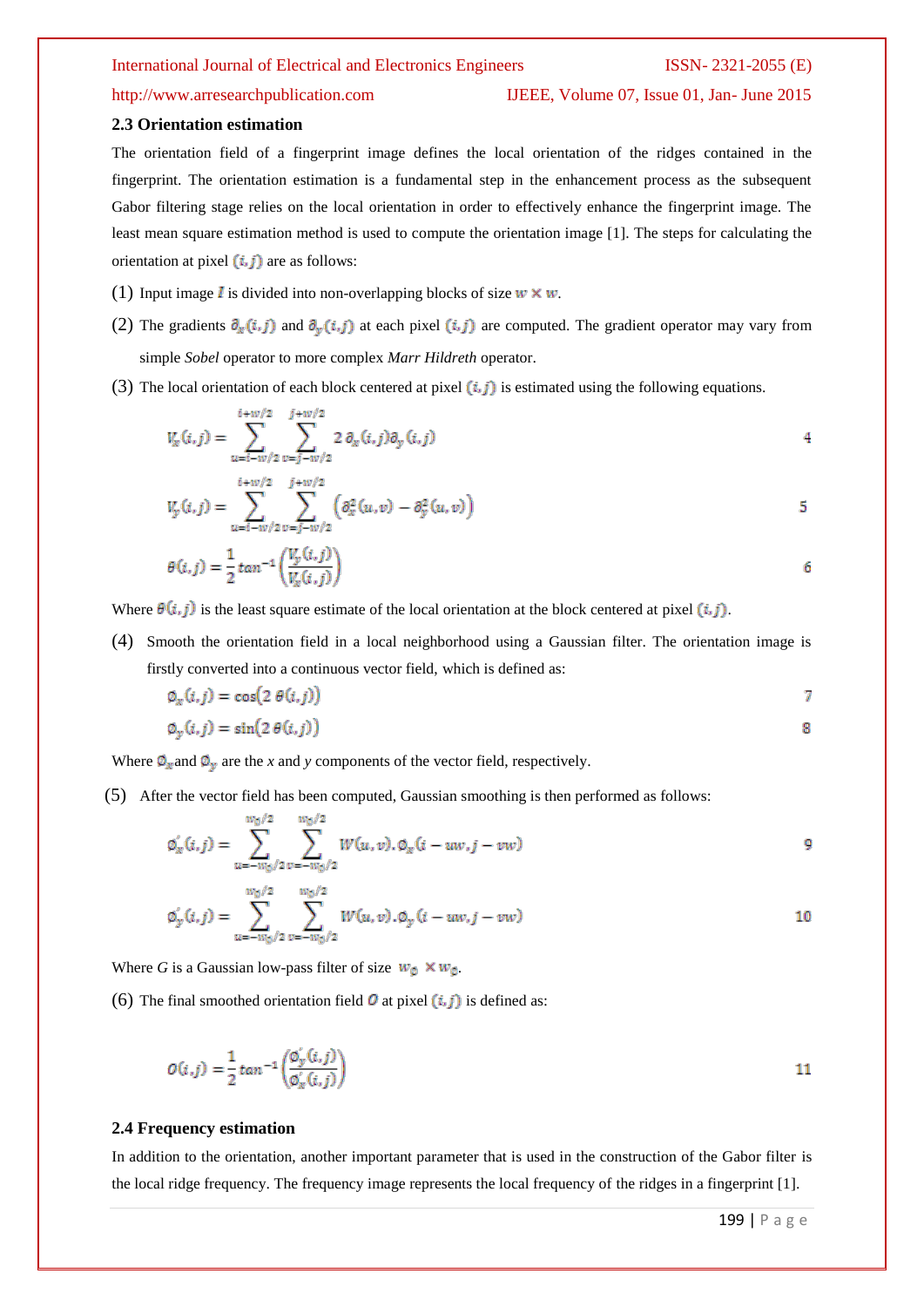#### http://www.arresearchpublication.com IJEEE, Volume 07, Issue 01, Jan- June 2015

Let G and O be the normalized image and oriented image respectively, then the steps involved in local ridge frequency estimation are

- (1) Divide G into blocks of size  $w \times w$ .
- (2) For each block centered at pixel  $(i, j)$  compute an oriented window of size  $k \times w$  and then compute the signature  $X[0], X[1], X[2] \dots \dots \dots X[l-1]$ , the ridges and valleys within oriented window where

$$
X[k] = \frac{1}{w} \sum_{d=0}^{w-1} G(u,v), \qquad k = 0, 1, \dots, l-1
$$

$$
u = i + \left(d - \frac{w}{2}\right)\cos\theta\left(i, j\right) + \left(k - \frac{l}{2}\right)\sin\theta\left(i, j\right)
$$

$$
v = j + \left(d - \frac{w}{2}\right)\sin\theta(i,j) + \left(\frac{l}{2} - k\right)\cos\theta(i,j)
$$

If no minutiae or singular points appear in the oriented window, the x-signature forms a discrete sinusoidal shape wave, which has the same frequency as that of the ridges and valleys in the oriented window. Therefore, the frequency of ridges and valleys can be estimated from the x-signature. Let  $T[i, j]$  be the average number of pixels between two consecutive peaks in the x-signature, then the frequency  $\Omega(i,j)$  computed as  $\Omega(i,j) = \frac{1}{\tau(i,j)}$ . If no consecutive peaks can be detected from the x-signature, then the frequency is assigned a value of -1 to separate it from the valid frequency values.

- (3) For a fingerprint image scanned at a fixed resolution the value of the frequency of the ridges and valleys in a local neighborhood lies in a certain range. If the estimated value of the frequency is out of this range, then the frequency is assigned a value of -1 to indicate that the valid frequency cannot be obtained.
- (4) The blocks in which minutiae and/or singular points appear and /or ridges and valleys are corrupted do not form a well-defined sinusoidal shaped wave. The frequency values for these blocks need to be interpolated from the frequency of the neighboring blocks which have a well-defined frequency. The interpolation is performed as follows:

(a)For each block centered at  $(i, j)$ 

$$
\Omega'(i,j) = \begin{cases}\n\Omega(i,j) & if \Omega(i,j) \neq -1 \\
\frac{\sum_{u=-w_{\Omega}/2}^{w_{\Omega}/2} \sum_{v=-w_{\Omega}/2}^{w_{\Omega}/2} W_g(u,v) \mu((i - uw, j - vw))}{\sum_{u=-w_{\Omega}/2}^{w_{\Omega}/2} \sum_{v=-w_{\Omega}/2}^{w_{\Omega}/2} W_g(u,v) \delta((i - uw, j - vw) + 1)} & otherwise\n\end{cases}
$$
\n15

Where,

$$
\mu(x) = \begin{cases}\n0 & if x \le 0 \\
x & otherwise\n\end{cases}
$$
\n
$$
\delta(x) = \begin{cases}\n0 & if x \le 0 \\
1 & otherwise\n\end{cases}
$$

 $Wg$  is a discrete Gaussian kernel with fixed mean and variance and  $W_g$  is the size of the kernel.

(b) If there exists at least one block with the frequency value of -1, then swap  $\Omega$  and  $\Omega'$  and repeat step(a).

(5) Inter-ridge distances change slowly in a local neighborhood. A low –pass filter can be used to remove the outliers occurred due to such changes.

$$
F(i,j) = \sum_{u=-w_D/2}^{w_I/2} \sum_{v=-w_D/2}^{w_I/2} W_l(u,v) \Omega'(i - uw, j - vw)
$$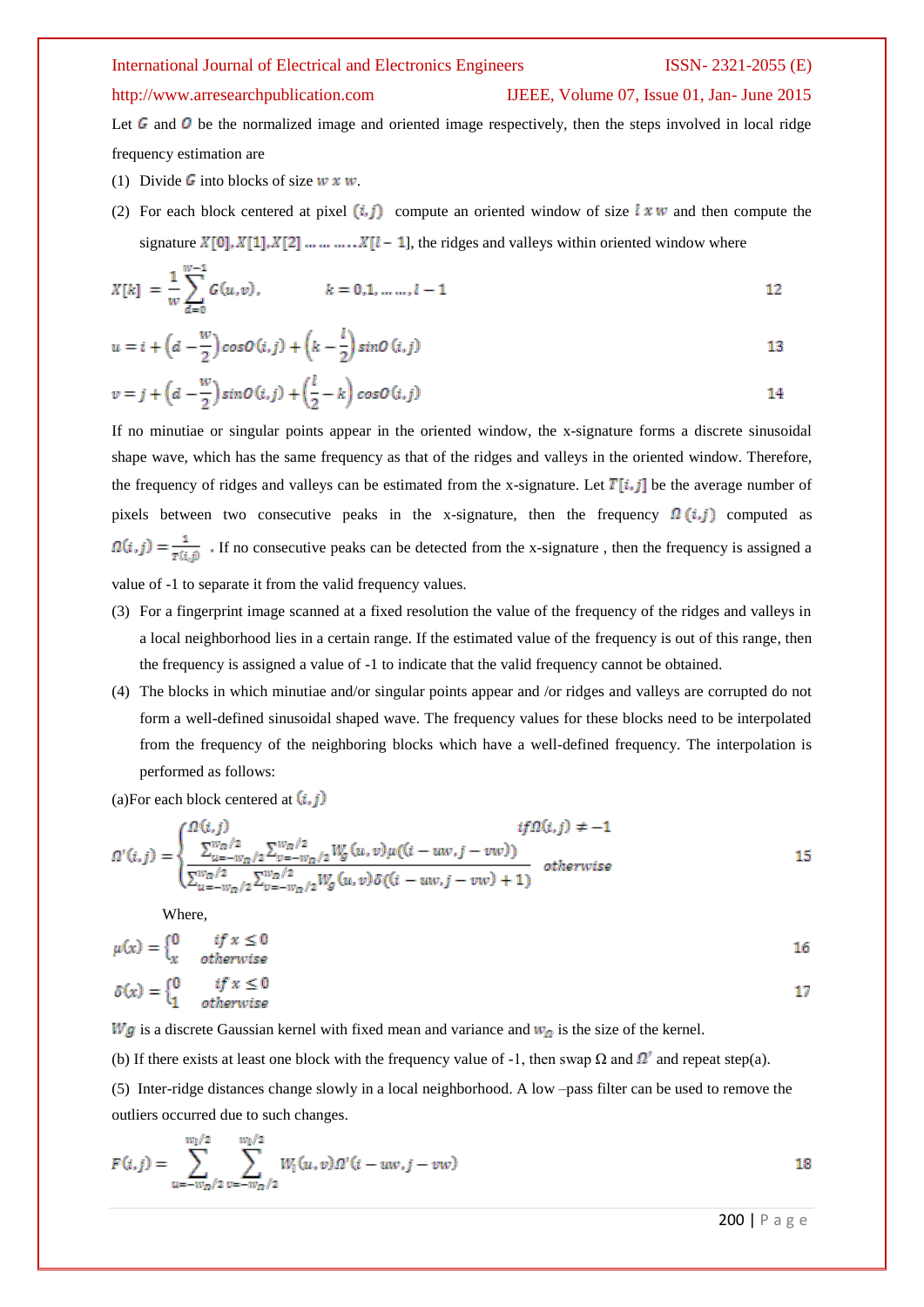#### http://www.arresearchpublication.com IJEEE, Volume 07, Issue 01, Jan- June 2015

Where,  $W_1$  is two dimensional low –pass filter and  $W_1$  is the size of the filter.

The configuration of parallel ridges and valleys with well-defined frequency and orientation in a fingerprint image provide useful information which helps in removing undesired noise. The sinusoidal –shaped waves of ridges and valleys vary slowly in a local constant orientation. Therefore a suitable band-pass filter that is tuned to the corresponding frequency and orientation may be used if necessary to remove the undesired noise and preserve the true ridge and valley structures.

# **2.5 Filtering**

Once the ridge orientation and ridge frequency information has been determined, these parameters are used to construct the even-symmetric Gabor filter. A two dimensional Gabor filter consists of a sinusoidal plane wave of a particular orientation and frequency, modulated by a Gaussian envelope. Gabor filters are employed because they have frequency-selective and orientation-selective properties. These properties allow the filter to be tuned to give maximal response to ridges at a specific orientation and frequency in the fingerprint image. Therefore,

a properly tuned Gabor filter can be used to effectively preserve the ridge structures while reducing noise [1]. An even-symmetric Gabor filter has general form as:

$$
h(X, Y; \emptyset, f) = exp\left\{-\frac{1}{2} \left[ \frac{X_0^2}{\delta_X^2} + \frac{Y_0^2}{\delta_Y^2} \right] \right\} cos(2\pi f X_0)
$$

$$
X_{\emptyset} = Xcos\emptyset + Ysin\emptyset \tag{20}
$$

$$
Y_{\emptyset} = -X \sin \phi + Y \cos \phi
$$

Where,  $\emptyset$  is the orientation of Gabor filter, f is the frequency of a sinusoidal plane wave,  $\delta_X$  and  $\delta_Y$  are the standard deviations of Gaussian envelope along  $\overline{X}$  and  $\overline{Y}$  axes, respectively.

Let G be normalized fingerprint image, O be the orientation image, F be the frequency image and S be the segmentation mask, the enhanced image  $\vec{E}$  is obtained as follows:

$$
E(i,j) = \begin{cases} 255 & if S(i,j) = 0\\ \sum_{u=-w_g/2}^{w_g/2} \sum_{v=-w_g/2}^{w_g/2} h(u,v; O(i,j), F(i,j)) G(i-u,j-v) & otherwise \end{cases}
$$
 22

Where,  $w_{\sigma}$  is the size of Gabor filter.

### **2.6 Binarization**

Binarization is the process that converts a grey level image into a binary image. This improves the contrast between the ridges and valleys in a fingerprint image and consequently facilitates the extraction of minutiae. A locally adaptive binarization method is performed. It is the mechanism of transforming a pixel value to1 if the value is larger than the mean intensity value of selected block. Otherwise it is 0.

### **2.7 Thinning**

Thinning is a morphological operation that successfully erodes away the foreground pixels until they are one pixel wide. The thinning operation is done using two sub-iterations [3]. Each sub-iterations begins by examining the neighborhood of each pixel in the binary image and based on a particular set of pixel deletion criteria it checks whether the pixel can be deleted or not. These sub-iterations continue until no more pixels can be

21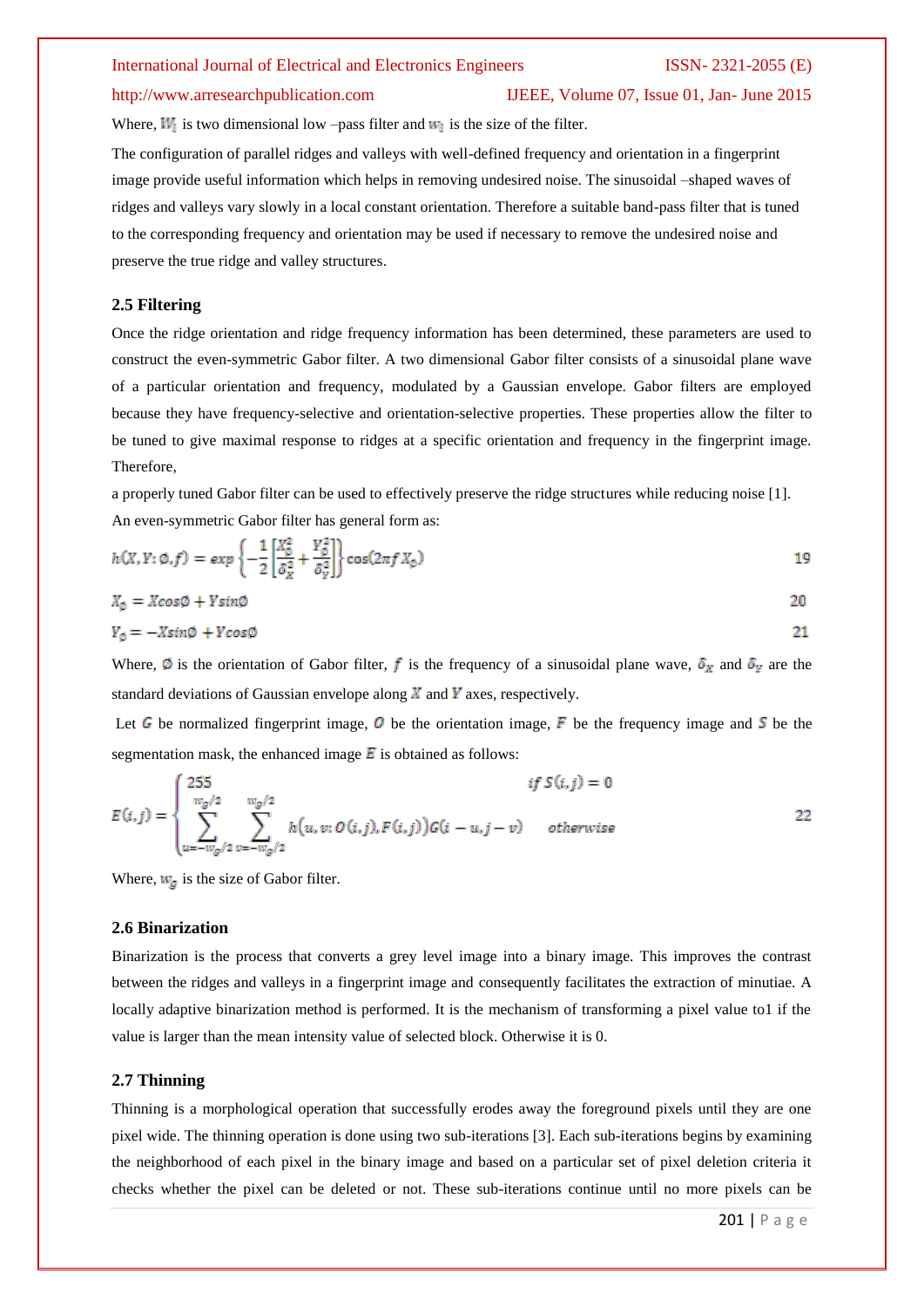### http://www.arresearchpublication.com IJEEE, Volume 07, Issue 01, Jan- June 2015

deleted. It also preserves the connectivity of ridges. Guo-Hall thinning algorithm is used and steps are as follows:

| $P_{\rm g}$        | $P_{2}$ | $P_{3}$     |
|--------------------|---------|-------------|
| $P_{\tt S}$        | Р.      | $P_{\rm A}$ |
| $P_{\overline{z}}$ | $P_6$   | $P_{5}$     |

(1) Calculate  $C(P_1)$ 

$$
C(P_1) = P_2 \& (P_3 | P_4) + P_4 \& (P_5 | P_6) + P_6 \& (P_7 | P_8) + P_8 \& (P_9 | P_2)
$$

It indicates the number of distinct 8-connected component of 1's in  $P_1$ 's 8-neighborhood.

(2) Calculate 
$$
N(P_1)
$$
  
\n $N(P_1) = MIN[N_1(P_1), N_2(P_1)]$ 

where.

$$
N_1(P_1) = (P_9|P_2) + (P_3|P_4) + (P_5|P_6) + (P_7|P_8)
$$

$$
N_2(P_1) = (P_2 | P_3) + (P_4 | P_5) + (P_6 | P_7) + (P_8 | P_9)
$$

 $N_1(P_1)$  and  $N_2(P_1)$  each break the ordered set of  $P_1$ 's neighboring pixel into four pairs of adjoining pixels and count the number of pairs which contain one or two 1"s.

- (3) Calculate  $(P_2 | P_3 | P_4 | F_5)$  for add iteration or  $(P_6 | P_7 | P_9)$  &  $P_8$  for even iteration.
- (4) Delete the pixel  $P(i, j)$ , if  $C(P_1) = 1$  and  $2 \le N(P_1) \le 3$  and
- a.  $(P_2 | P_3 | P_4 | P_5) | P_4 = 0$  for add iteration.
- b.  $(P_6 | P_7 | P_9) \& P_8 = 0$  for even iteration.
- (5) Carry out the step 1 to 4 for all the pixels in the image.
- (6) If pixel is deleted, go back to step 1 else stop the thinning process.

# **III. MINUTIAE**

Minutiae are the minute, precise and trivial details. These mainly include ridge endings and ridge bifurcations which are shown in figure  $(2)$ .



**Figure 2: Left Ridge Ending and Right Ridge Bifurcation**

### **3.1 Minutiae marking**

The most commonly used method of minutiae extraction is the crossing number concept [4]. In this method, the thinned image is used where the ridge pattern is eight connected. The minutiae are extracted by scanning the local neighborhood of each ridge pixel in the eight-neighborhood. Using the properties of the crossing number the ridge pixel can then be classified as a ridge ending, bifurcation or non-minutiae point. The crossing number CN for a ridge pixel  $\bf{P}$  is given by,

23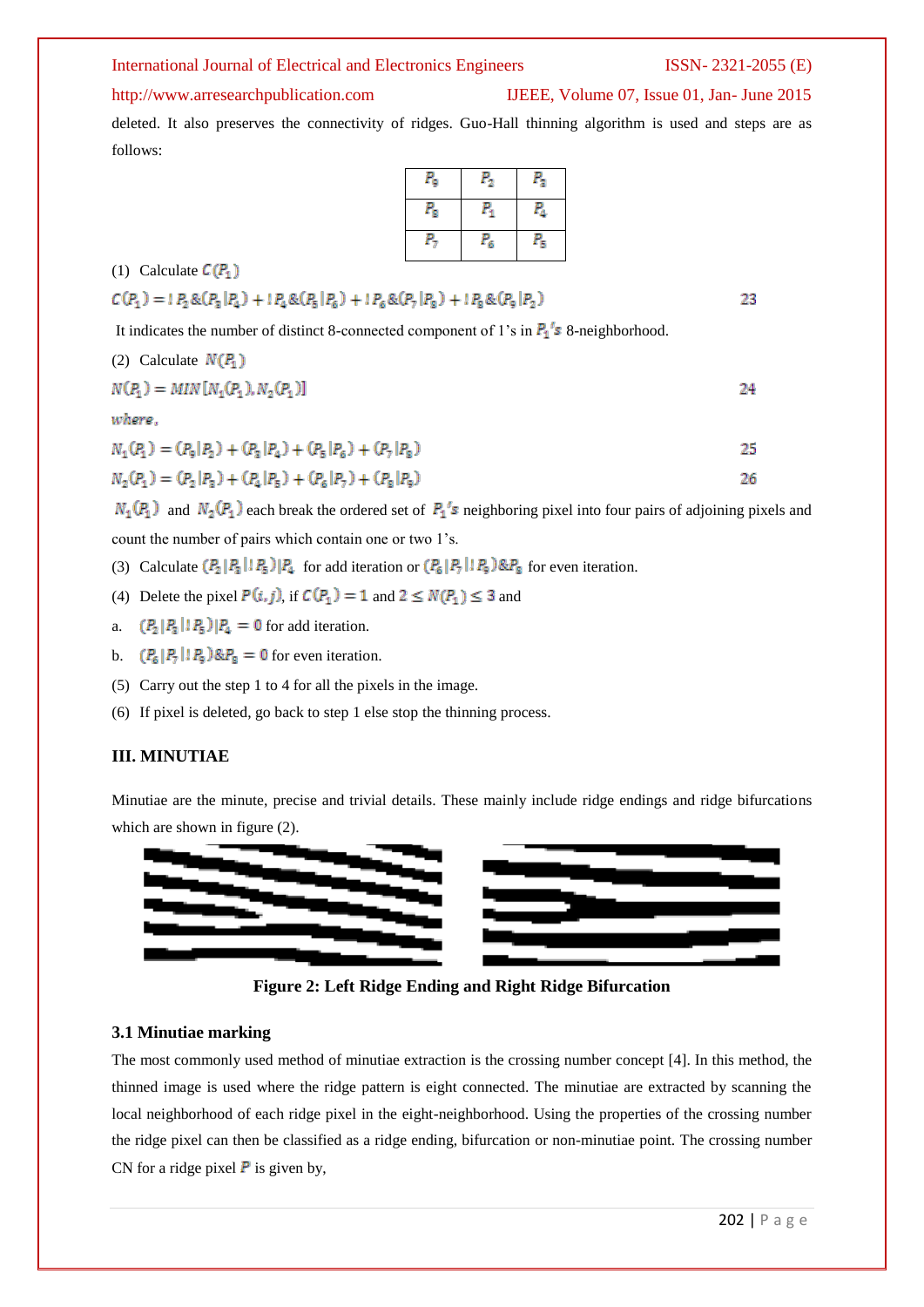http://www.arresearchpublication.com IJEEE, Volume 07, Issue 01, Jan- June 2015

$$
\mathcal{L} = \mathcal{L} \mathcal{L}
$$

 $CN = \frac{\sum_{i=1}^{8} |P_i - P_{i+1}|}{2}$ 

Where,  $P_i$  is the pixel value in the neighborhood of  $P$ .

| $P_4$   | $P_{3}$ | $P_2$   |
|---------|---------|---------|
| $P_{5}$ |         |         |
| $P_6$   | Р.,     | $P_{8}$ |

**Figure 3: Order of Scan Around Pixel** 

For a pixel  $\mathsf{P}$ , its eight neighboring pixels are scanned as shown in figure (3). After obtaining the crossing number CN, minutiae are marked. If  $CN = 1$  then pixel P is ridge ending point and if  $CN = 3$  then pixel P is ridge bifurcation point.

### **3.2 Removal of False Minutiae Using Connected Component Labeling Approach**

The pre-processing stage does not totally heal the fingerprint image. Through the scanned fingerprint image gets better clarity through pre-processing stage, each of all the earlier stages occasionally introduce some small amount of errors which later lead to spurious minutiae. Therefore removal of false minutiae is essential to keep the fingerprint verification system effective.

To removing false minutiae following steps are carried out for each candidate minutiae (ridge ending or ridge bifurcation)[5]:

1. Create and initialize with 0 an image L of size  $W \times W$ . Each pixel of L corresponds to a pixel of the thinned image which is located in a  $W \times W$  neighborhood centered in the candidate minutia.

2. Label with -1 the central pixel of  $\overline{L}$  (Figure (4a), Figure (5a)). This is the pixel corresponding to the candidate minutia point in the thinned ridge map image.

3. If the candidate minutia is a ridge ending then:

(a) Label with 1 all the pixels in  $\bar{L}$  which correspond to pixels connected with the candidate ridge ending in the thinned ridge map image (Figure (4b)).

(b) Count the number of 0 to 1 transitions  $(T_{01})$  met when making a full clockwise trip along the border of the L image (Figure (2c)).

(c) If  $T_{01} = 1$ , then validate the candidate minutia as a true ridge ending.

4. If the candidate minutia is a ridge bifurcation then:

(a) Make a full clockwise trip along the 8 neighborhood pixels of the candidate ridge bifurcation, and label in  $\bar{L}$ 

with 1, 2 and 3 respectively the three connected components met during this trip (Figure (5b)).

(b) For each  $l = 1, 2, 3$  (Figure (5c), (5d), (5e)), label with  $l$  all pixels in  $\overline{L}$  which:

i. have the label 0, ii. are connected with an  $l$  labeled pixel ,iii. correspond to 1 valued pixels in the thinned ridge map.

(c) Count the number of 0 to 1, 0 to 2 and 0 to 3 transitions met when making a full clockwise trip along the border of the L image. The above three numbers are denoted by  $T_{01}$ ,  $T_{02}$ ,  $T_{01}$  respectively as shown in Figure (5f).

(d) If  $T_{01} = 1 \& T_{02} = 1 \& T_{03} = 1$ , then validate the candidate minutia as a true ridge bifurcation.

27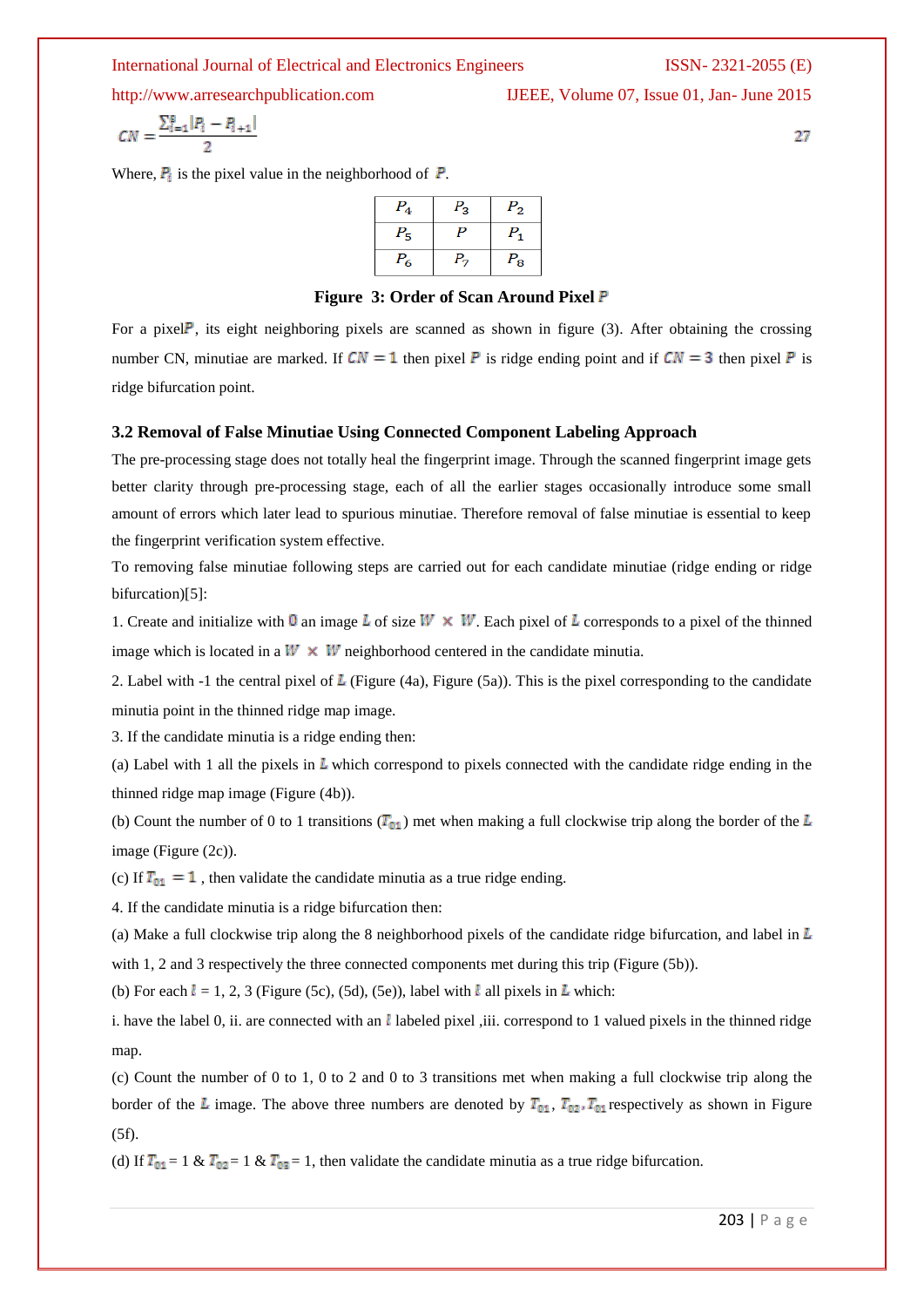

The dimension  $W$  of the neighborhood analyzed around each candidate minutia is chosen larger than two times the average distance between two neighborhood ridges. By this minutiae belonging to the same ridge are canceled.

### **3.3 Removal of False Minutiae Using Plus Rule**

There is existence of false minutiae at boundary of fingerprint even after the above method of false minutiae removal. Some of pixels in border of fingerprint is marked as ridge ending but they are not actual ridge ending. These false minutiae are removed using plus rule [6]. The rule creates a plus sign on each minutia. It works on each minutia, to find a white pixel (i.e. '1' value) across these lines. If a white pixel is not detected, in any line, the minutia is marked as boundary minutia and hence removed.

### **3.4 Removal of False Minutiae Based on Average Inter-Ridge Distance**

False ridge breaks due to insufficient amount of ink & ridge cross connections due to over inking may occur. Also some of the pre-processing steps introduce some spurious minutia points in the image. So to keep the recognition system consistent these false minutiae need to be removed.

The inter ridge distance D which is the average distance between two neighboring ridges is considered. For this scan each row to calculate the inter ridge distance using the formula [7]:

$$
Inter\ ridge\ distance = \frac{sum\ all\ pixels\ with\ value\ 1}{row\ length}
$$

28

Finally an averaged value over all rows gives D.

1. If d(bifurcation, termination)  $\langle D \& \text{the 2 min} \text{u} \rangle$  are in the same ridge then remove both of them.

2. If d(bifurcation, bifurcation)  $\langle D \& \text{the 2 min} \rangle$  are in the same ridge them remove both of them.

3. If d(termination, termination)  $\langle D \&$  the 2 minutia are in the same ridge them remove both of them. where  $d(X, Y)$  is the distance between 2 minutia points.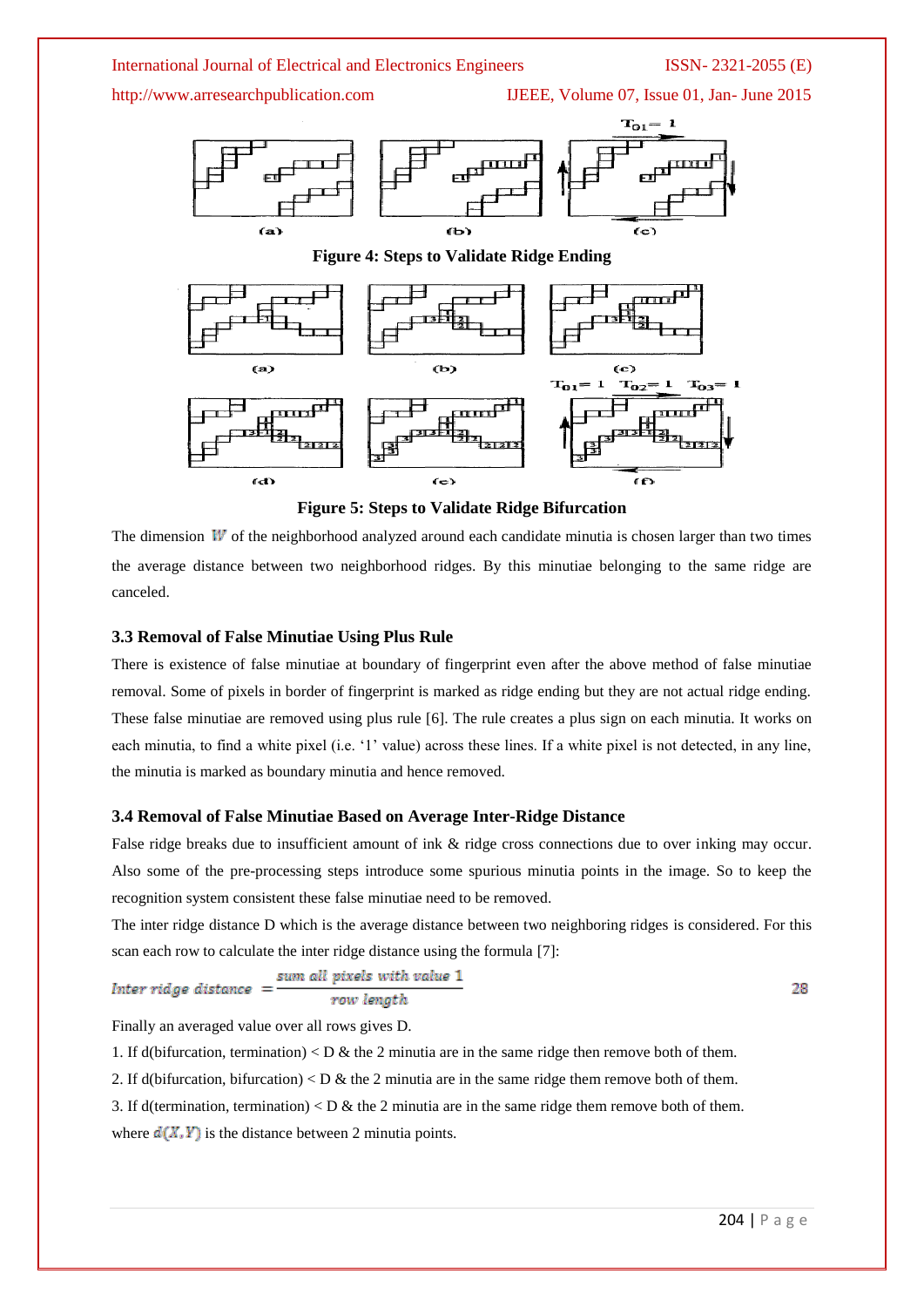http://www.arresearchpublication.com IJEEE, Volume 07, Issue 01, Jan- June 2015

### **IV. EXPERIMENTAL RESULTS**

Database of fingerprint is collected using optical fingerprint sensor Secugen Hamster Plus. The size of the ingerprint image captured is pixels and the resolution is 500 DPI. Fingerprint image captured is in bitmap format (gray image). Fingerprints of right hand forefinger are collected from 10 persons and from each person 20 fingerprints of same finger are collected.

Figure (6) is input fingerprint image captured using an optical fingerprint sensor. It has varied range of gray levels which is reduced using normalization, Figure (7) is the normalized image of input fingerprint, in which gray level variations are low in fingerprint ridges. Next is to separate fingerprint from the background. Figure (8) shows the segmentation mask where black region indicated the background and white region indicates fingerprint, Figure (9) is segmented normalized image obtained using segmentation mask on normalized image. Figure (10) is enhanced image obtained by gabor filtering the segmented normalized image using orientation and frequency. Figure (11) is inverse binarized image of enhanced image. Figure (12) is the thinnied image obtained by applying morphological operation on binarized image. The size of ridge is reduced to 1 pixel. Figure (13) is the minutiae marked image obtained using cross number method. Here, green circles indicates ridge endings and red circle indicates ridge bifurcation. In this lot of false minutiae points are present.In Figure (14) and Figure (16) false minutiae present over the fingerprint is removed leaving valid minutiae using average inter-ridge distance based method. In Figure (15) and Figure (17) false minutiae present over the fingerprint is removed leaving valid minutiae using connected component labeling method. we can see that lot of valid minutiae are detected and lot of false minutiae are retained using average inter-ridge distance based method. But almost all valid minutiae are detected with very few false minutiae using connected componet labeling approach.







Figure 6:Input Image Figure 7: Normalised Image



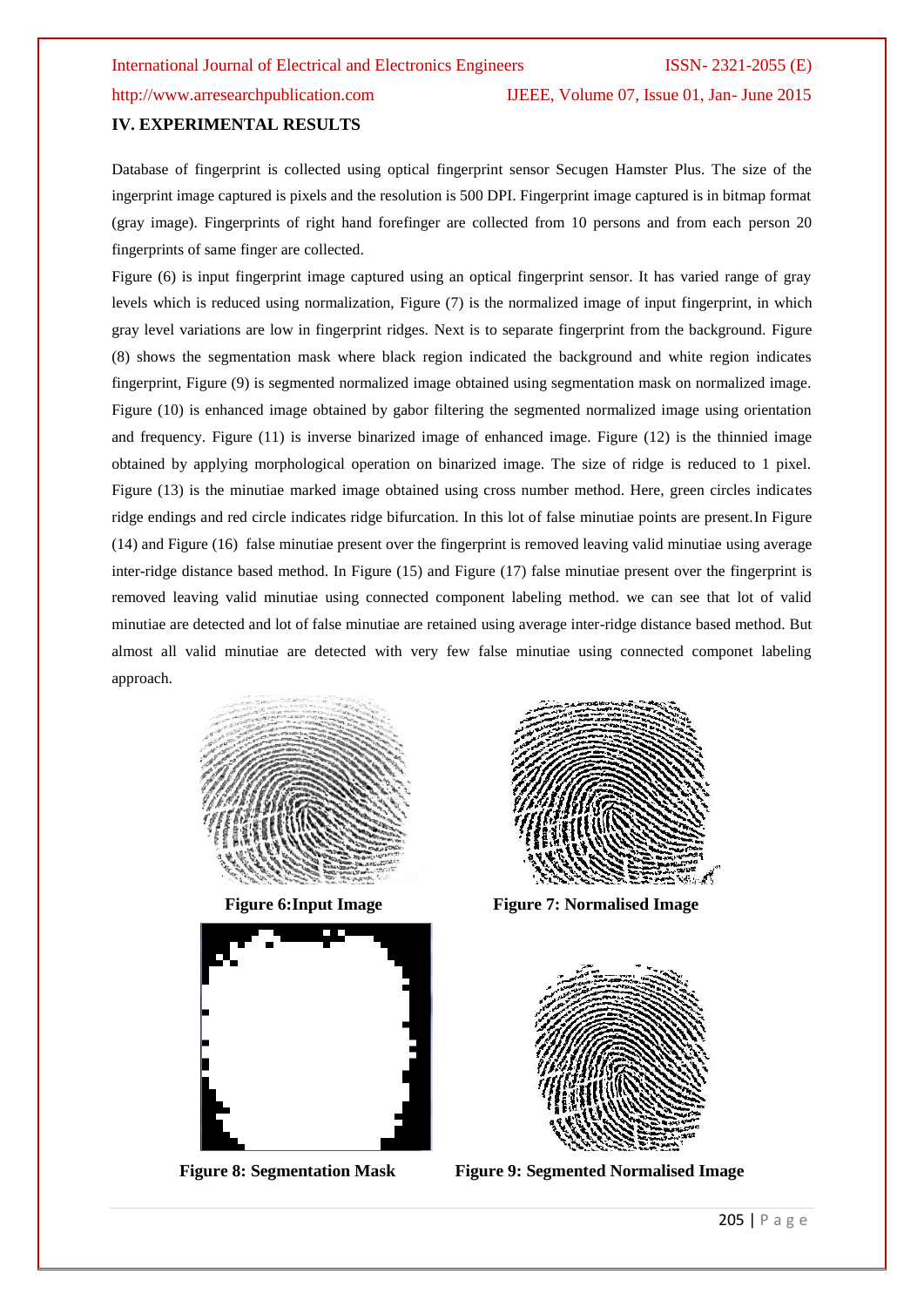http://www.arresearchpublication.com IJEEE, Volume 07, Issue 01, Jan- June 2015



Figure 10: Enhanced Image Figure 11: Binarised Image





Figure 14: Valid Minutiae Using Average Connected Figure 15: Valid minutiae using **Component inter-ridge distance Method labeling method labeling method** 





**Figure 12: Thinned Image Figure 13: Minutiae Marked Image**

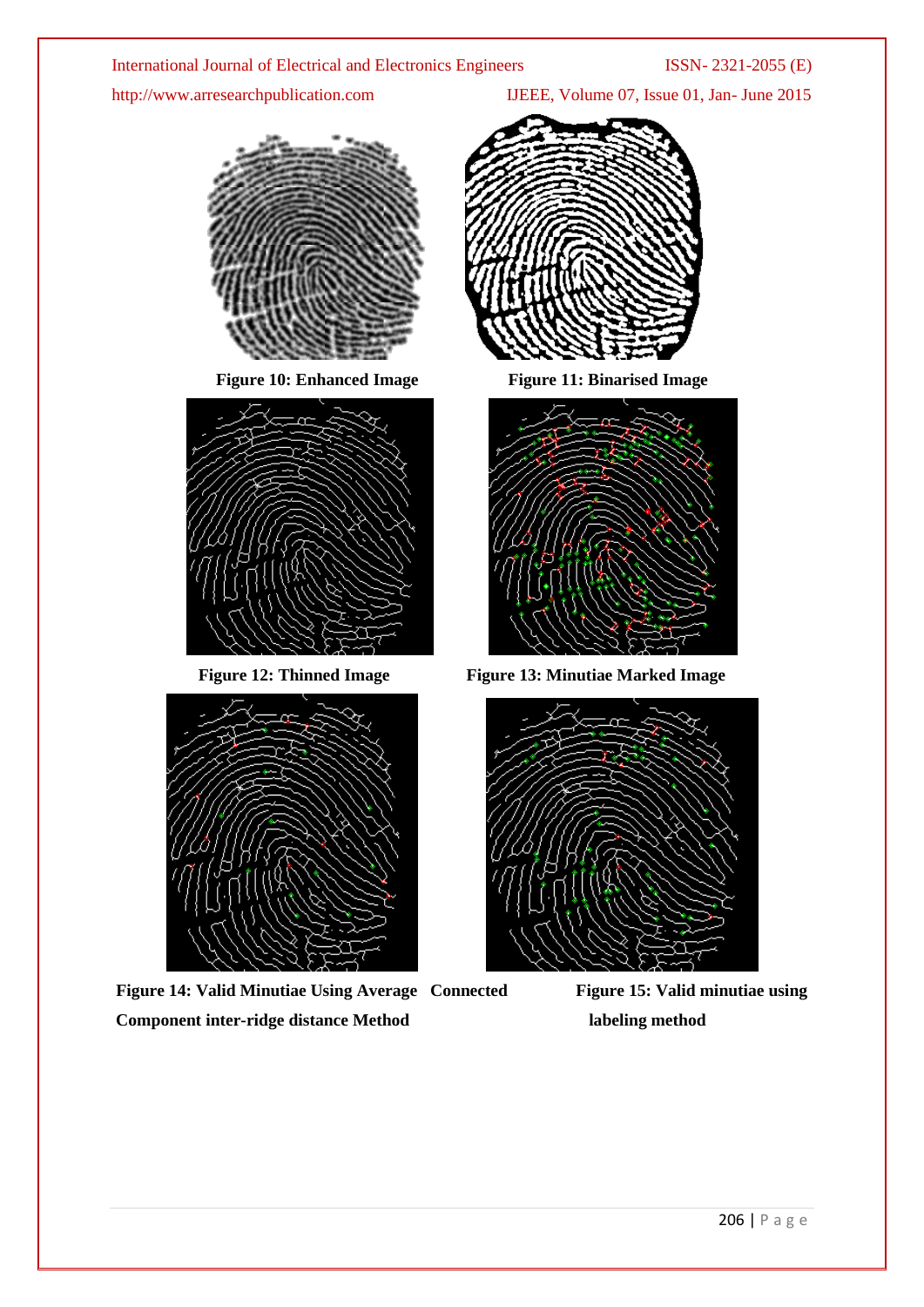

**Figure 16: Valid minutiae using average Figure 17: Valid minutiae using connected component inter-ridge distance method labeling method**

http://www.arresearchpublication.com IJEEE, Volume 07, Issue 01, Jan- June 2015



# **V. CONCLUSION**

The pre-processing, minutiae marking of fingerprint image is implemented. Also the two approaches for false minutiae removal is implemented and their performance is compared. Results obtained show that fingerprint image is enhanced better after pre-processing. Performance of removal of false minutiae is better using connected component labeling approach when compared to average inter-ridge distance based approach. It retains most valid minutiae with very few false minutiae. Enhancement of fingerprint image avoids existence of some false minutiae. But still some false minutiae will occur even after enhancement is removed by false minutiae removal methods. Using best method for false minutiae removal accuracy of fingerprint authentiaction system can be increased. i.e.false acceptance rate and false rejection rate can be achieved low.

# **REFERENCES**

- [1] Lin Hong, Yifei Wan, and Anil Jain,"Fingerprint Image Enhancement: Algorithm and Performance Evaluation", IEEE Transactions on Pattern Analysis And Machine Intelligence, Vol. 20, No. 8, August 1998.
- [2] Ishmael S. Msiza, Mmamolatelo E. Mathekga, Fulufhelo V. Nelwamondo and Tshilidzi Marwala2," Fingerprint Segmentation: An Investigation Of Various Techniques And A Parameter Study Of A Variance-Based Method", International Journal of Innovative Computing, Information and Control, Volume 7, Number 9, September 2011.
- [3] Z. Guo and R. Hall, "Parallel thinning with two-subiteration algorithms," Communications of the ACM, vol. 32, pp. 359–373, Mar 1989.
- [4] Manvjeet Kaur, Mukhwinder Singh, Akshay Girdhar, and Parvinder S. Sandhu," Fingerprint Verification System using Minutiae Extraction Technique, World Academy of Science, Engineering and Technology,Vol:2, Oct 2008.
- [5] Marius Tico, Pauli Kuosmanen, "An Algorithm for Fingerprint Image Post processing", IEEE Conference Record of the Thirty-Fourth Asilomar Conference on Signals, Systems and Computers, pp. 1735 1739, vol.2, Nov 2000.